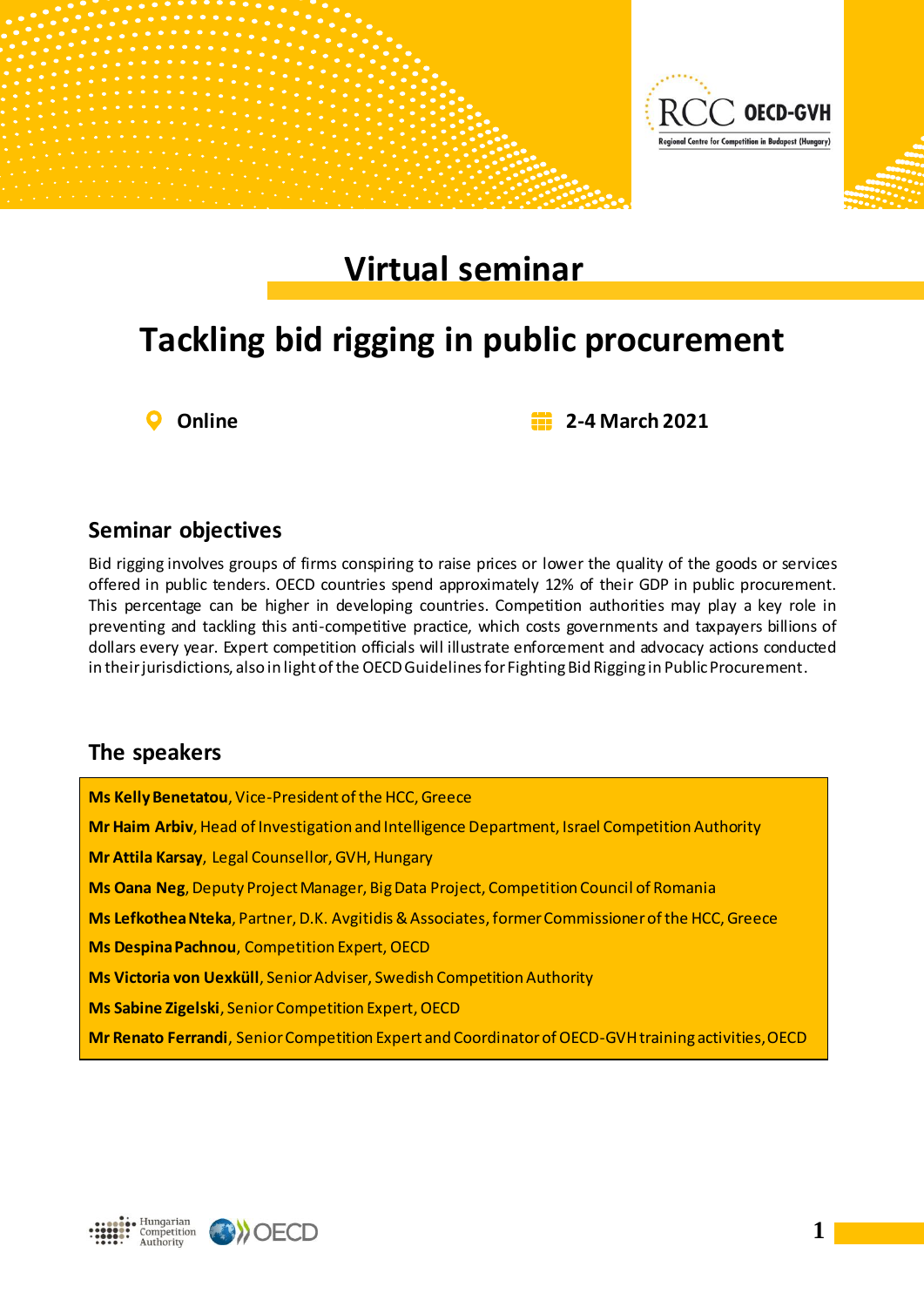### **Agenda**

| Tuesday $-2$ March 2021                           |                                                                                                          |  |
|---------------------------------------------------|----------------------------------------------------------------------------------------------------------|--|
|                                                   | <b>CASE STUDIES</b>                                                                                      |  |
| 09.30-10.00                                       | <b>Opening remarks</b>                                                                                   |  |
| (Paris time)                                      | Mr László Bak, Vice President of the GVH, Hungary                                                        |  |
|                                                   | Mr Renato Ferrandi, Coordinator of OECD-GVH training activities, OECD                                    |  |
| 10.00-10.45                                       | Bid rigging: a key field for competition enforcement                                                     |  |
|                                                   | Ms Despina Pachnou, OECD                                                                                 |  |
|                                                   | Mr Renato Ferrandi, OECD                                                                                 |  |
| 10.45-12.00                                       | <b>CASE STUDIES</b>                                                                                      |  |
|                                                   | Successful examples of bid rigging investigations                                                        |  |
|                                                   | Ms Kelly Benetatou and Ms Lefkothea Nteka, Greece                                                        |  |
|                                                   | Mr Haim Arbiv, Israel                                                                                    |  |
|                                                   |                                                                                                          |  |
| <b>Wednesday, 3 March 2021</b>                    |                                                                                                          |  |
|                                                   | <b>TIPS FOR EFFECTIVE INVESTIGATIONS</b>                                                                 |  |
| 09.30-09.45                                       | Introduction                                                                                             |  |
|                                                   | Mr Renato Ferrandi, Coordinator of OECD-GVH training activities, OECD                                    |  |
| 9.45-11.30                                        | SIMULATION: INSIDE A BID RIGGING INVESTIGATION                                                           |  |
|                                                   | The key ingredients of an effective investigation: planning, evidence gathering,<br>assessment and fines |  |
|                                                   | Ms Kelly Benetatou and Ms Lefkothea Nteka, Greece                                                        |  |
|                                                   | Mr Haim Arbiv, Israel                                                                                    |  |
|                                                   | Mr Renato Ferrandi, OECD                                                                                 |  |
|                                                   |                                                                                                          |  |
| 11.30-12.00                                       | <b>Comments and experience sharing</b>                                                                   |  |
|                                                   | by competition authorities in Eastern Europe and Central Asia                                            |  |
|                                                   |                                                                                                          |  |
| Thursday $-4$ March 2021                          |                                                                                                          |  |
| <b>COOPERATION WITH PUBLIC PROCUREMENT BODIES</b> |                                                                                                          |  |
| 09.30-09.45                                       | Introduction                                                                                             |  |
|                                                   | Mr Renato Ferrandi, Coordinator of OECD-GVH training activities, OECD                                    |  |